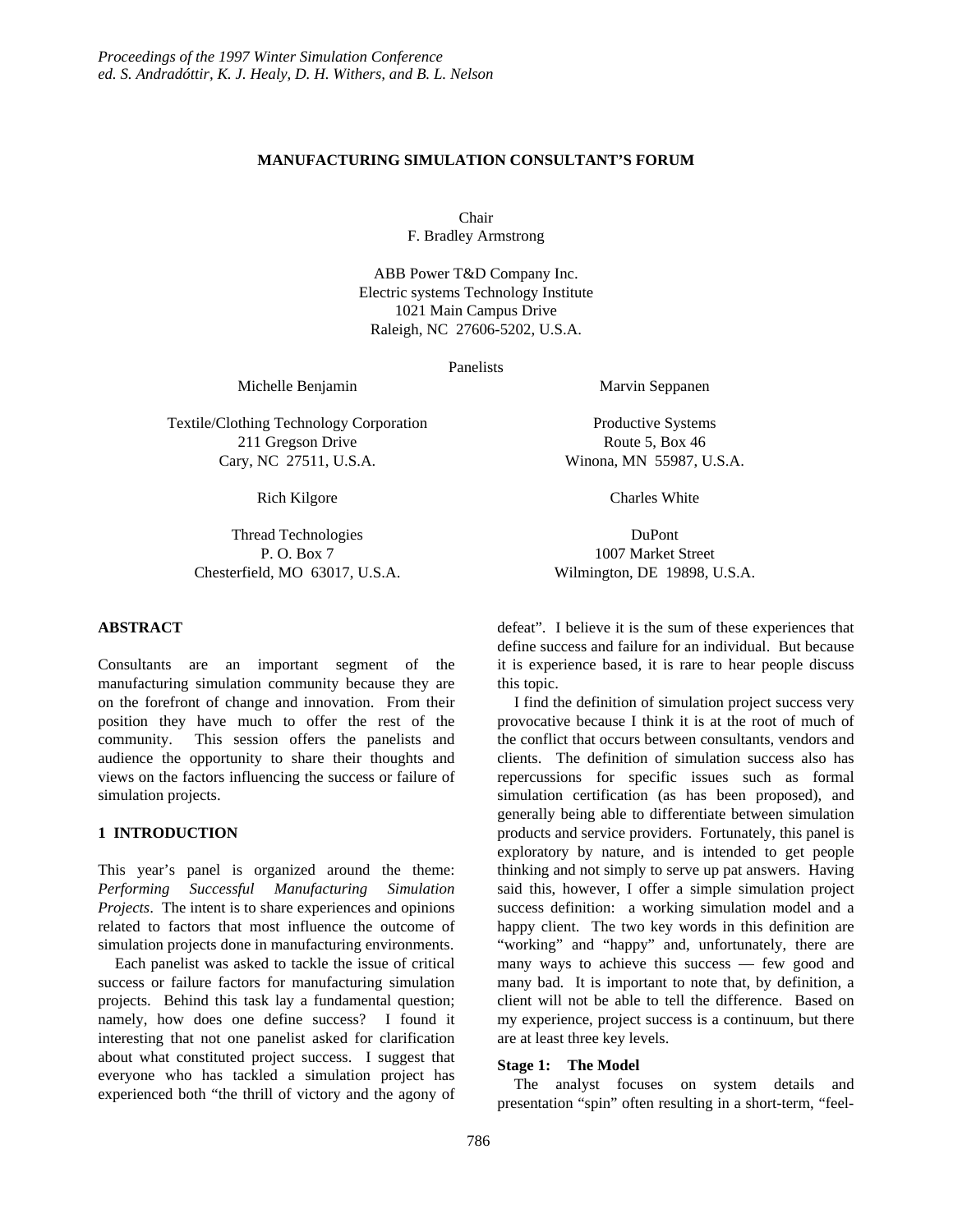good" result that can create a backlash against simulation because no action or wrong actions were taken as a result of the project.

Unfortunately, many analysts are "one-shot wonders" who do one or two simulation projects and then jump to something else to avoid any backlash from a weak result. This backlash does not go away, but is vented against simulation as an analysis tool and the simulation product instead of the analyst who executed poorly. This type of "success" is the bane of the simulation community.

### **Stage 2: The Problem**

The question at stage 2 shifts from "can I" to "how should I" model. It is a change from a model perspective to a project perspective. Most simulation training starts with the premise of a well-defined problem. Unfortunately, well-defined problems are rarely presented to a consultant, and if one is, it is probably not the real problem. The experienced analyst works on defining the problem properly for simulation and then explaining the problem and process to the client. Properly executed, this approach brings quantifiable benefits through implemented actions based on project results.

There is still room at this level for abuse if the consultant can convince the client to pay more and wait longer than necessary.

#### **Stage 3: The Process**

Only after a consultant has a firm grasp of modeling and effective problem solving skills can he or she take advantage of the simulation literature that focuses on the best ways of completing various aspects of simulation and analysis. It is at this level that consultants often start focusing on solving not just a single problem, but a class of problems through generic modeling and analysis.

# **2 THE PANEL**

The panelists, as evidenced by their biographies, are a diverse group of experienced manufacturing simulation consultants. Each of the panelists has selected a question or statement related to the general theme and will moderate a discussion using their topic as a departure point. The remainder of this section lists the topics and a brief position or background statement.

## **2.1 Brad Armstrong: The Ten Signs Your Project Is Headed for Trouble (and what you can do)**

Having been involved in dozens of simulation projects over the years (either doing them myself, or overseeing and advising others), I have had many opportunities to look back over a project and pinpoint where it ran into

trouble (sometimes fixable, but other times not). As this forum is intended to share knowledge gained through experience and not a textbook, I thought I would share a list of ten statements you never want to hear and why.

# **1. "I can't tell you what I want, but I'll know it when I see it."**

Make clients commit by telling them they can change their minds later (but only after you decide whether the change requires a scope and cost change). Even experienced consultants can get burned here if they have done similar kinds of projects previously. The consultant will gamble that he can steer the client to the "right" objectives instead of risking a confrontation at the outset of the project.

#### **2. "Don't worry, we have all the data you'll need."**

- Clients often say this when negotiating price don't believe it. Always worry about data. Not only whether it exists, but whether it is accurate, in the correct form, and can be manipulated easily (on computer versus hard copy).
	- **3. "Where did I get this number? I don't remember."**
- Document your data. Always list the source, date, and any analysis performed for any data used in a model. This helps you on the project as well as those who follow after you and want to use your work.

# **4. "I didn't know how to model it, so I just assumed it away."**

I had an analyst tell me this when I was reviewing a model she had built. Often new modelers will get in over their heads on a project and believe the only real sin is not to have a working model — everything else can be fixed later. New modelers should always ask for help before taking shortcuts.

# **5. "I'm not worrying about what analysis I want to do until after I get my model working."**

- New users often lose sight of the fact that the entire purpose of the model is to allow an objective to be met by performing an analysis. Clients unfamiliar with simulation often exhibit the same attitude. This model building approach is doomed unless a "pretty picture" is the only objective.
	- **6. "No matter how much better and faster I make my interface, the designers still can't change the data fast enough."**
- An analyst who had a computer science background was building a model for a new manufacturing line but could not do any analysis because the designers were keeping him too busy changing data. His solution was to build an interface so that they could input the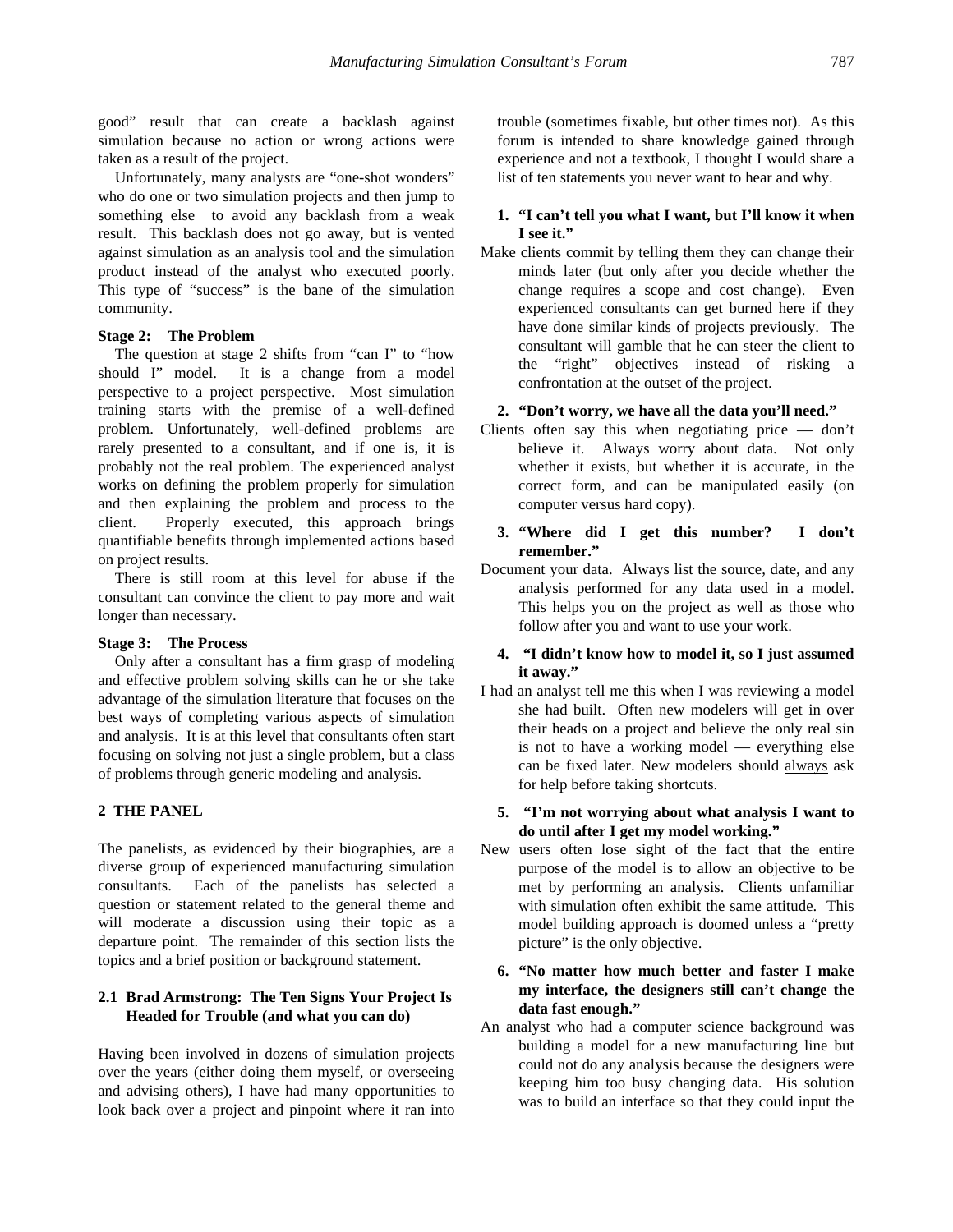data themselves. Of course, he never understood that the real problem was including too much detail in the model.

- **7. "Ms. Decision Maker, did you just say the key model assumption is wrong?"**
- It is a terrible feeling to find yourself in the final presentation and having a key assumption labeled wrong. Presumably you have spent all of the money and your credibility just died. Assumptions are the bridge between the model and your audience — use them wisely and make sure everyone understands and accepts them as soon as they are made.
	- **8. "Well Mr. VP of Manufacturing, this confidence interval is based on 20 replications using antithetic pairs; it clearly shows that, assuming Normally distributed processing times and an alpha of 0.05, the throughput goal is covered by the interval half-width."**
- A typical rookie mistake is to get so excited about the technical details that you want to share them with decision makers. Also, realize most managers have a much greater capacity for dealing with ambiguity than technical people. Most will use the information correctly, and a technically exact (but confusing) presentation will not help avoid information misuse.
	- **9. "I was able to get the product cycle time from 10% of actual up to 80%, but I think my 'adjustment' factors are too high."**
- This situation happened when an analyst I was supporting was given a model whose scope did not include the factors influencing the system performance measure. Therefore, his model did not match reality. His solution was to concoct "fudge" factors that were insupportable. He was bright enough to find a "remedy", but he lacked the experience to correctly identify the real problem.
	- **10. "Well, yes, I suppose you could get the same answer using simple arithmetic."**

Before building a simulation model, make sure you have not simplified it to the point where other, cheaper analysis methods can be used.

All of these situations have one thing in common. They could happen to you even if you know better. Maybe this reminder will keep you from getting caught up in the moment and do something you'll later regret; but if not, take comfort that others have suffered similar fates.

### **2.2 Michelle Benjamin: Interviewing Skills**

In order to be a successful simulation consultant, a variety of skills are required. These skills include programming, statistical analysis, project management and interviewing. Simulation software vendors, universities and training programs offer courses in simulation programming and statistical analysis. These courses educate the developer on how to model various case studies and analyze the input and output data. However, such courses typically do not provide training on how to obtain the information required to define case studies. For example, how were the levels of detail, the performance measures, and the process steps determined?

A key factor to achieving a simulation project success is the interviewing skills of the consultant. Good interviewing skills will facilitate the process of obtaining goals and objectives, gaining an understanding of the system, defining appropriate assumptions and determining the project completion timeline. Bad interviewing skills cause the project to take longer to complete, cost more than expected, provide inaccurate results, include bad assumptions, and not solve the customer's problem.

As consultants, our goal is to solve our customer's problem(s). Clearly defining goals and objectives for a project will expedite the process of solving their problem(s). These goals and objectives will assist in determining the level of detail required, the scope, the performance measures, and the capability of the model.

A common purpose for using simulation is to understand the dynamics of a complex or non-existent system. For a complex system, the process is known, but typically not documented. If the consultant is an external consultant, limited knowledge of the system usually exists. Therefore, interviewing a system expert is required to define the process flow. However, the danger of interviewing the expert is that some tasks are performed subconsciously. Obtaining this subconscious information requires extensive questioning.

An approach to compensate for the lack of information is to build a model in multiple phases. First, obtain high level information and build a non-detailed model. Generally, the results will be less than desirable which tends to lead the customer to thinking of additional details. This will result in a cyclical process of determining additional information and adding the details to the model. Be cautious not to frustrate the expert of the system. The better the interviewing skills, the shorter the cyclical process will be.

Unfortunately, only practice will sharpen interviewing skills. Consultants who have the luxury of modeling similar systems (i.e. manufacturing processes, warehouses, distribution centers, etc.) will be able to obtain proper information faster than those who do not model similar systems. Manufacturing processes are similar in that finite capacity resources produce final product(s) out of raw material(s). Common information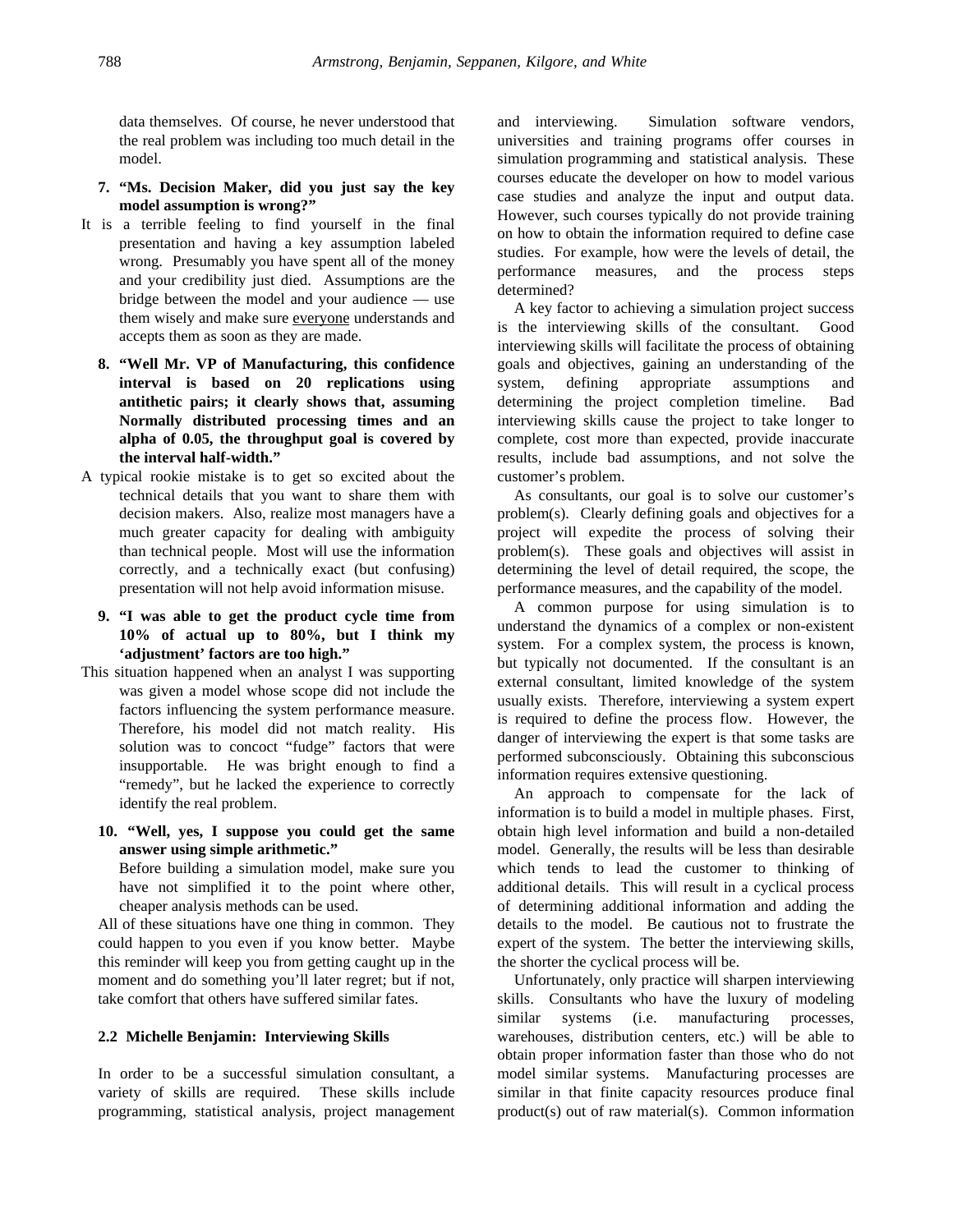that needs to be obtained would be machine availability, machine capability, product routings, and product demand.

However, if given the opportunity to model similar systems, a consultant should not assume he/she is "familiar" with the system. If he/she assumes more knowledge about the system than he/she should, poor assumptions and an inaccurate representation of the system could be made.

Strong interviewing skills are critical to a consultant in determining the project's problem statement, goals and objectives, system description and level of detail. If this information is incorrect, the project will take longer than expected to complete, cost more than expected, and potentially, not solve the customer's problem.

# **2.3 Rich Kilgore: "How Much Will the Simulation Project Cost and When Will We See the Results of This Model?"**

Simulation is a capital investment. The decision to make a capital investment is based on a comparison of the benefits of the investment (tangible and intangible) to the cost of the investment. While simulations are usually easy to justify based on potential benefits, an estimate of the cost of a simulation is a necessary task prior to project approval. And many projects will be tracked as successes or failures based on adherence to the cost and schedule, despite the quality of the outcome!

Estimating the cost of a simulation is closer to estimating the cost of oil exploration than estimating the cost of a building. Most buildings and construction techniques are similar enough that historical data can be used based on the project specifications (dollars per square foot) . And during construction, it is easy to see the amount of work completed and the expected cost to complete the project. In oil exploration, you need to drill some test wells before you begin to learn the range of costs which will get you deep enough to expect results. Then you make the investment in the main well and then you continue to drill (and drill and drill) until something valuable emerges. Thus, it is not surprising that even for the most Experienced Simulation Consultants, the honest answer to the question of cost is "I really don't know!". Of course, if you want to become an Experienced Simulation Consultant, you must avoid the honest answer. The following alternatives are listed in order of preference:

### **1. Estimate by analogy to similar projects based on a complete project specification.**

Work with the client to develop a complete specification of the scope of the simulation. Ideally, this

would be done prior to your response to the Request for Proposal. Few clients really understand the complexity of the systems they wish to simulate (if they did, they probably would not need the simulation). This specification should include the three most costly parts of every project which include the input interface (customized interfaces are now common), execution and output analysis (what type of reports on which scenarios for how many replications) and process logic (the rules which govern operation of the system and usually the part that requires the greatest amount of simulation coding and testing). Once a specification exists, an experienced consultant can estimate the cost of the project based on similar completed projects. Note to Clients: The specification is a great way to compare simulation consultants. The questions they ask in preparation of the specification will tell you a great deal about their understanding of simulation and the system to be simulated. And remember that every consultant will spend the money allocated - the quality of the result is what you need to compare.

### **2. Do a pilot study which includes a basic model and then estimate the cost for the complete project.**

A pilot study is akin to the test well in the oil exploration analogy. In some projects, a specification is impossible until some initial investigation is completed. In all projects, the specification will change after some initial work is completed. Unfortunately, a corporate buyer will usually require a single quotation so simply write a letter of agreement that at week X, a basic model will be presented and an estimate of the cost-to-complete will be justified. Be sure to make some an attempt at developing at least the structural parts of the model; flowcharts and specification documents are much less easier than the actual model development.

### **3. Fix the cost based on what you can invest and do the best you can with that limitation.**

While this may not be as scientific as the other approaches, it is a realistic and often used approach. Of course, you only get what you pay for. This is a particularly good approach when there is a lot of uncertainty regarding the project specification or the simulation analyst or client is inexperienced. Unlike the analogy, you can benefit without "striking it rich" as long as you make sure that the simulation process helps build system understanding.

A well-known rule-of-thumb in business is that 90% of new business failures are due to "inadequate funding". What this means is that the product or service that the business was offering was viable but the financing necessary to establish the firm was insufficient. I suggest the same is true for simulation projects.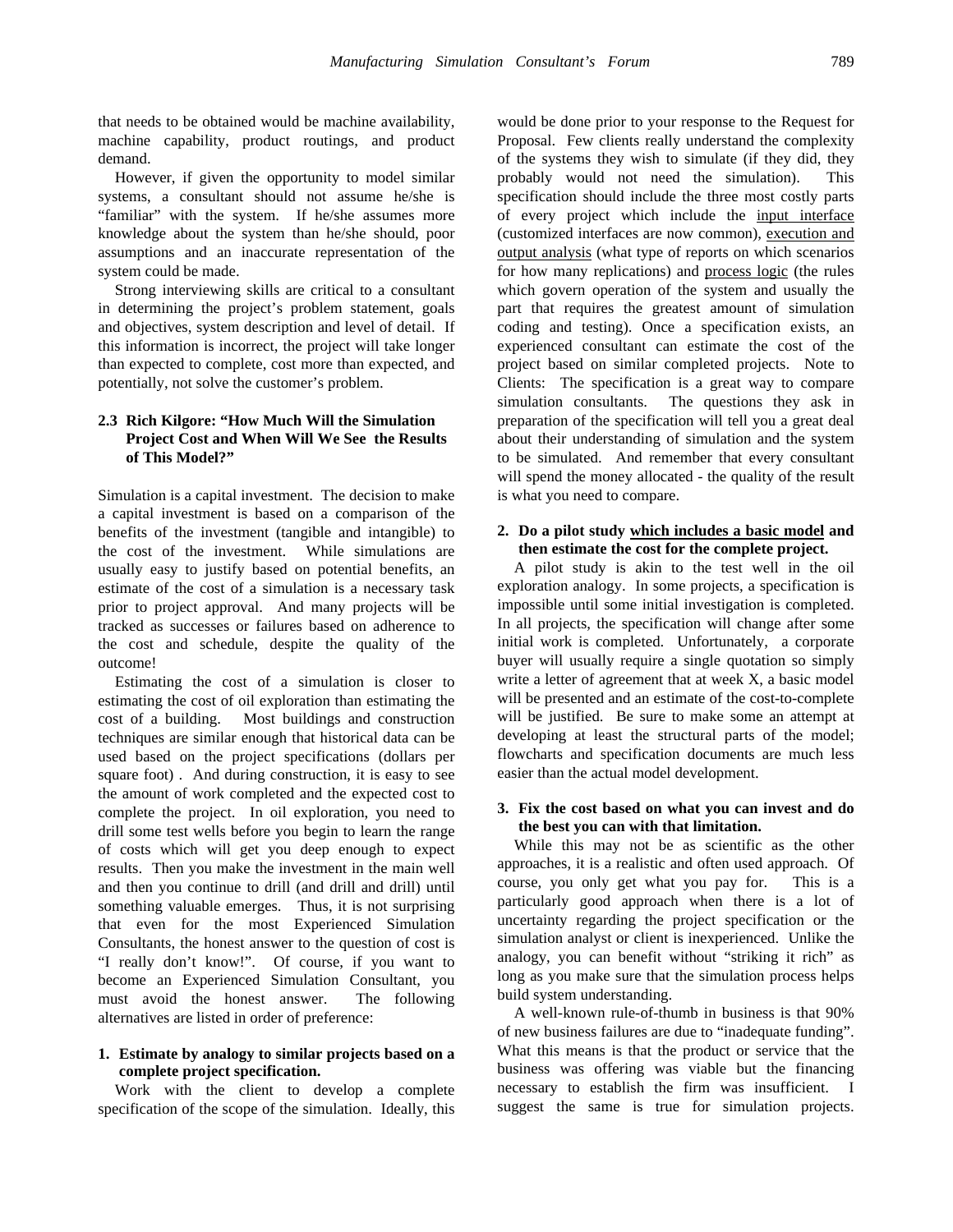Inadequate estimation of the cost of simulation projects can eliminate a primary cause of project failure - it will always take longer and cost more than you initially expect. Just keep drilling!

# **2.4 Marvin Seppanen: Successful Simulation Projects**

This discussion item is based on 30 years of experience in the field of discrete event simulation, 14 of which as an independent consultant. It is my opinion that the orderly presentation of data is a key element in successful simulation projects. Most simulation tools make it all to easy to imbed critical data into the model logic where it can be lost in terms of model auditing and potentially missed when model changes are required. Since 1984 this author has used personal computer spreadsheets exclusively for all simulation model data input. Spreadsheets have been found to be a concise format through which data can be organized, edited, and most importantly understood by the model user. I use one simple rule in developing simulation models; **no internal data is allowed**. All numeric data and decision options must be kept external from the simulation model, i.e., in a spreadsheet. Fortunately, this approach has become easier with time and is now so straightforward that it should be universally required.

 My first project as an independent consultant involved converting a mainframe SLAM model to SIMAN for operation on a personal computer. The model involved tracking the inventory level of 50 components used to assemble automobiles. Each component name appeared in three separate locations of the SIMAN experimental frame. Maintenance of such a model seemed problematic for users who were more interested in managing the inventory system than learning a complex code structure. As a solution, a Lotus 1-2-3 spreadsheet was used to code the 50 inventory items and their related data. A second spreadsheet was used to supply the general modeling parameters such as shift length and planned daily production. A Basic program was written to read the spreadsheet data in the Data Interchange Format and generate the complete SIMAN experimental frame. Not only was the user saved the difficult task of learning how to edit the SIMAN syntax, but several different assembly plants were modeled by simply constructing new spreadsheets, with no additional modeling coding.

This approach involved writing special purpose code for each application. Fortunately, much of the code could be reused between applications, i.e. reading DIF files and generating Sequence elements. Nonetheless, it has been a time-intensive step in the model development process. However, the payoff permits the user to make a

wide range of model modifications by simply changing numbers or options on a set of spreadsheets. In addition, those spreadsheets could be independently printed to serve as model documentation and used to drive other applications. The simple fact that the spreadsheet software can sort and sum data has proved invaluable as a tool to seek out incorrectly entered data.

Over the years the popularity of spreadsheets as a personal computer tool has made their integration into simulation much easier. Spreadsheet improvement such as time/date formats, multi-sheet workbooks, and standardized cut & paste procedures have all helped. It is also rare today to find a potential simulation user who does not have at least basic spreadsheet skills.

However, the biggest advance in supporting this exchange of data has been Visual Basic for Applications (VBA) supported by all Microsoft Office products and at least one simulation tool, Arena 3.0. All full featured simulation tools will soon support VBA or will rapidly find their market shares diminish among serious simulation model developers. Basically, VBA allows its supporting software to read or write data at will between a wide range of applications. Thus, the simulation model can directly obtain data from an Excel workbook or an Access database and then store the results into another Excel workbook, Word document, or even Powerpoint presentation. It is possible to monitor the results from a currently executing simulation by watching Excel charts being updated as additional data is accumulated.

#### **2.5 Charles White: Client Needs, Success or Failure**

For a consultant (internal or external) what can really kill a project? What can lead to a rousing success? To answer these questions, we need to step back and address the reason for modeling at all.

For a consultant, an engagement will begin with a decision making situation and client with one or more of the following purposes/goals:

- 1. improved system understanding,
- 2. predicting the system behavior under differing conditions,
- 3. comparison of known alternatives,
- 4. evaluation of known alternatives,
- 5. generating new alternatives, and
- 6. improving system performance.

Further, this client may not have the "final authority" so the modeling project really will have two objectives:

1. helping a client achieve the goal of developing a good solid recommendation, and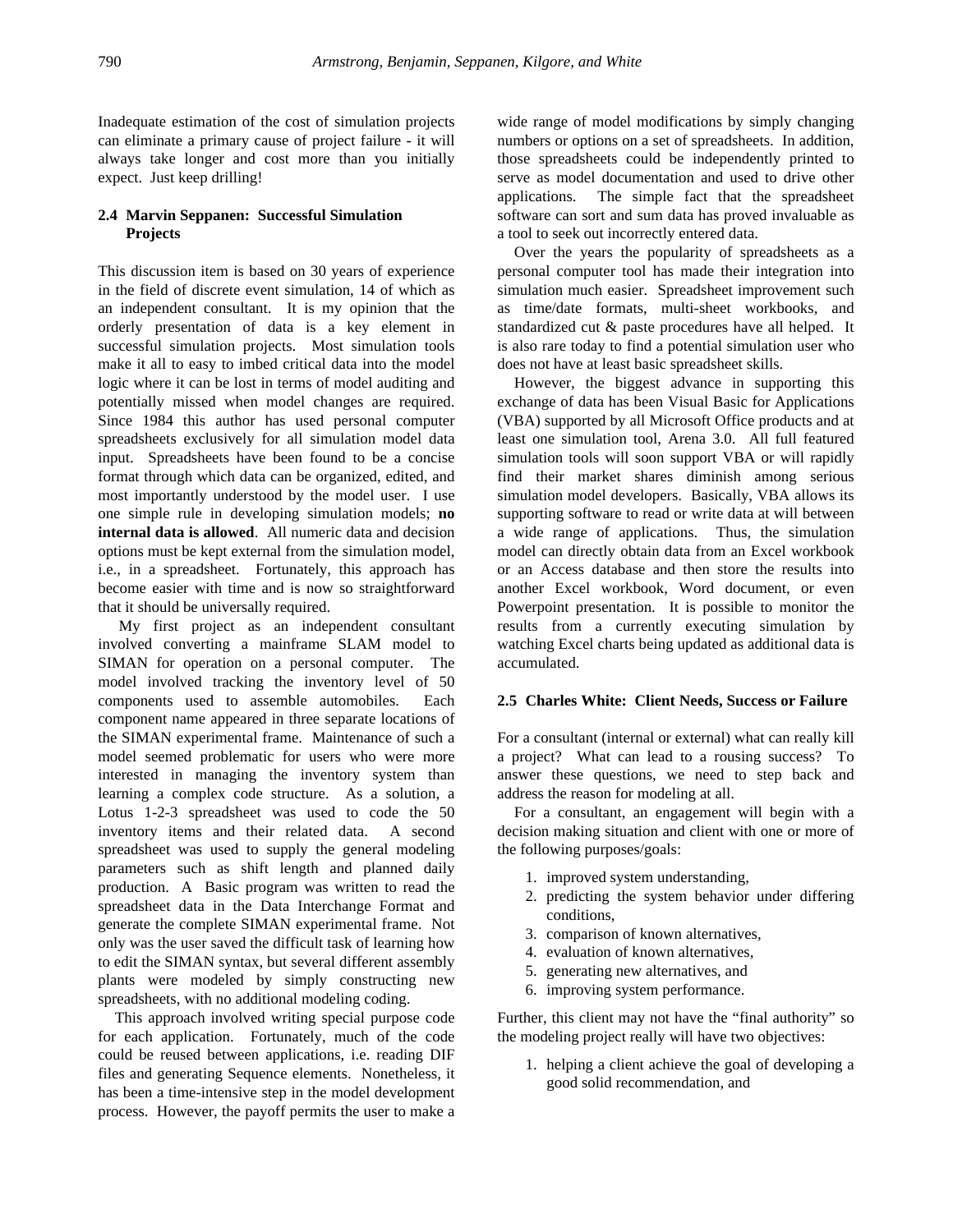2. helping the client justify, support, and sell this recommendation.

The client will begin by describing the situation in terms of his/her background and experiences; perhaps focusing heavily on recent difficulties or symptoms. The modeling process will move from this situation description to a diagnosis of the situation, a listing of the client's needs/wants (goals), then to a problem definition, and only then to model formulation, development, and execution. There are a wide range of factors that will need to be considered including: the time frame for making the recommendation, the range of possible alternatives, the financial constraints, the political climate, the availability of data, the role the client wants to play in the project, and the availability of people to gather new or better data.

The total modeling process can be usefully divided into four phases:

- 1. the design phase focusing on helping the sponsor develop a good, complete problem definition,
- 2. the model formulation phase where the system is described, the modeling tasks are planned, and the roles are assigned [it is important to have review sessions to make sure all agree as to scope, schedule, cost, data sources, and people's roles],
- 3. the development phase with the tasks of developing, testing, and validating the model, and
- 4. the implementation phase of running, evaluating, comparing the cases, and then making and selling the recommendations.

#### **Where can things go wrong?**

Two key issues are (1) defining the problem correctly [including data gathering] and then (2) building the model correctly. If one believes in technical expertise [meaning true experts can 'solve' any well defined problem], then the most critical factor is defining the problem correctly. Building the model correctly is a technical task upon which the consultant can get help from his/her peers; but, dealing the correct problem is paramount, as getting the right answer to the wrong problem doesn't help the client.

#### **Where can things go right?**

Two key issues are (1) speed-of-delivery and (2) helping the client to sell the recommendation so effectively that the top management says "we should use simulation on all of our tough problems/decisions". Here experience [on similar problems or problem environments] can help in the early stages and modern tools [with good user interfaces and animation graphics to "show the results"] can help in the latter stages.

# **3 SUMMARY**

The success or failure for all simulation users, and consultants in particular, hinges on project execution. Each of the panelists took the challenge of drawing upon his or her experience to highlight success or failure factors so that others might learn. Of course, no one paper can cover all of the factors that influence the success of manufacturing simulation projects. The breadth of applications and project unique issues that arise make this an impossible chore and an interesting job. However, the reader should have noted that each panelist made reference to problem definition as a success factor. If you gain nothing else from this paper, remember to avoid the "ready, shoot, aim" syndrome that sexy software and naive clients encourage.

The intent of this paper is to gain some insights from people who have "been there" and survived. Unfortunately, there is no shortcut for experience so most readers will understand the wisdom contained herein only in retrospect, but at least the messages may help keep people from being overconfident.

## **AUTHOR BIOGRAPHIES**

**F. BRADLEY ARMSTRONG** is an Advisory Engineer at the ABB Power T&D **E**lectric Systems **T**echnology **I**nstitute. Prior to joining ABB, he founded the consulting firm Simulation Engineering Associates. He has also worked for Hughes Aircraft Company, Pritsker Corporation, and General Dynamics. He received a B.S. in Mechanical Engineering from the University of Texas at Austin, an M.S. in Industrial Engineering from Purdue University, and a M.S. in Integrated Manufacturing Systems Engineering from North Carolina State University. He is a professionally registered engineer, a senior member of IIE and SME. His current interests include generic modeling, experimental design, and World Class Manufacturing techniques. He was the WSC '95 Exhibits Chair and is the WSC '97 Manufacturing Track Coordinator.

**MICHELLE BENJAMIN** is currently a Senior Simulation Analyst at the Textile/Clothing Technology Corporation  $( [TC]^2 )$ . She has completed consulting projects that address issues in production assembly systems, warehousing, and transportation. Ms. Benjamin's primary focus in production assembly systems is finite capacity scheduling. She has helped in the development of flexible, data-driven simulation